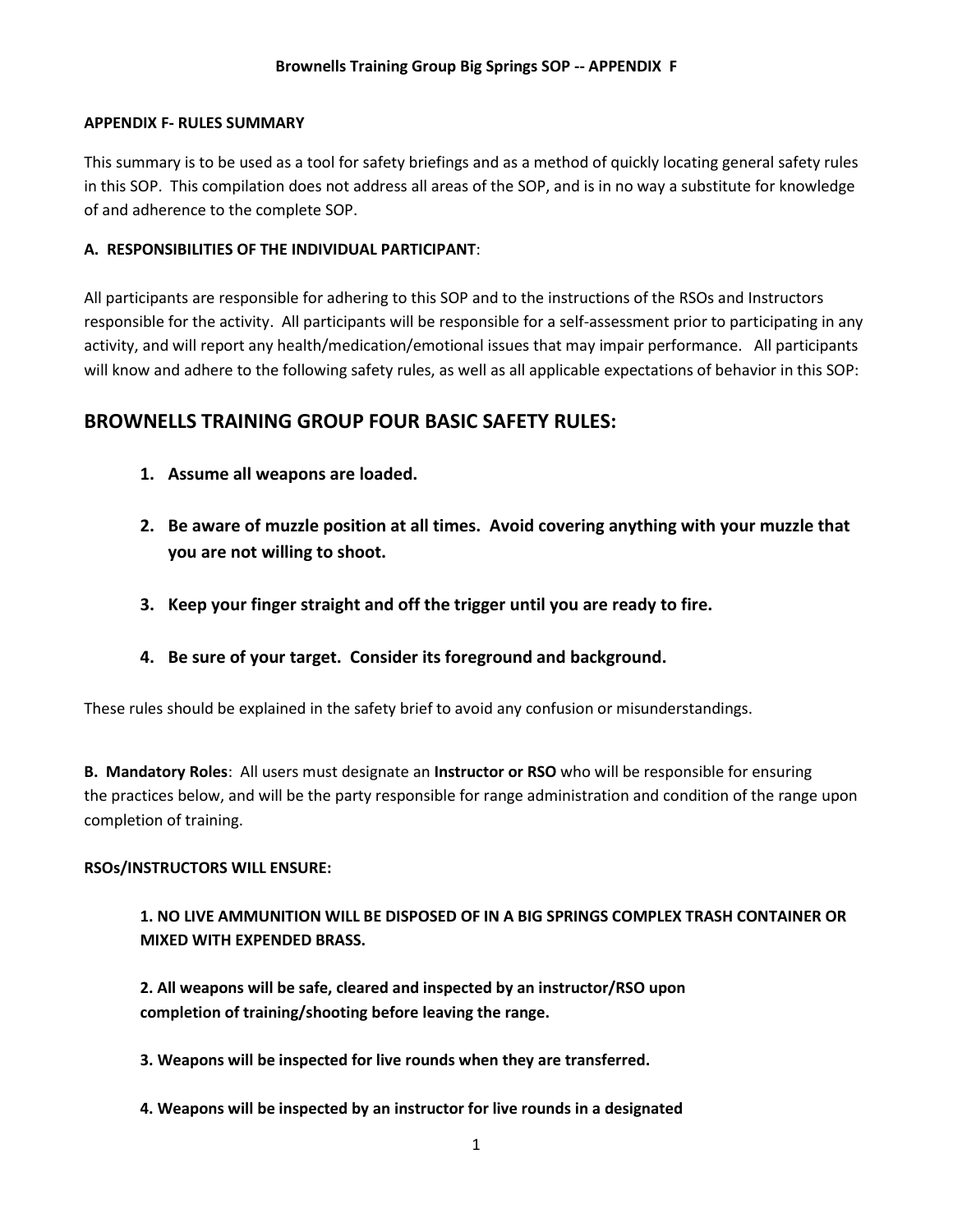**safe area before allowing on-range weapons-cleaning to occur. If LE shooters are returning to duty after completion of training, they may reload their duty weapons while pointing downrange or in a clearing barrel under the direction of an instructor/RSO prior to departing the Big Springs complex.** 

**5. Ensure all hazardous training is covered by a risk analysis performed and approved by the using organization.** 

**6. The Range Use Log will be completed prior to leaving the range each training day.** 

**7. Ensure Big Springs Complex security is maintained during non-normal hours by securing the gate upon exiting the complex.**

**8. No training or shooting activity will commence prior to the inspection of the range facilities and equipment for proper and safe operation and the delivery of a range safety brief.**

**9. All targets are safe and approved, and placed according to this SOP, unless specifically approved otherwise by designated Training Group personnel.**

**10. All target frames, target stands, range props, and range equipment are returned to their appropriate location, and any damage or discrepancies are reported to the Training Group Coordinator. Used paper targets will be removed from target backers and disposed of in the trash barrels.**

**11. The hot range flag is flying prior to occupying the range, and is lowered and stowed appropriately as the last party vacates the range.**

**12. All brass, trash, and live rounds are policed up and correct disposition is made of same at the completion of any evolution.**

**13. Any and all range signs are obeyed.**

**14. Smoking must occur only in designated areas. DO NOT leave butts on the ground.**

**15. Required communications equipment is checked out, op-checked prior to the start of firing/training, and returned at the completion of the event.**

**16. First Aid kit is on-site and complete.**

**17. The emergency plan is understood, and redundant communications channels exist to summon first responders, as per the incident response plan.**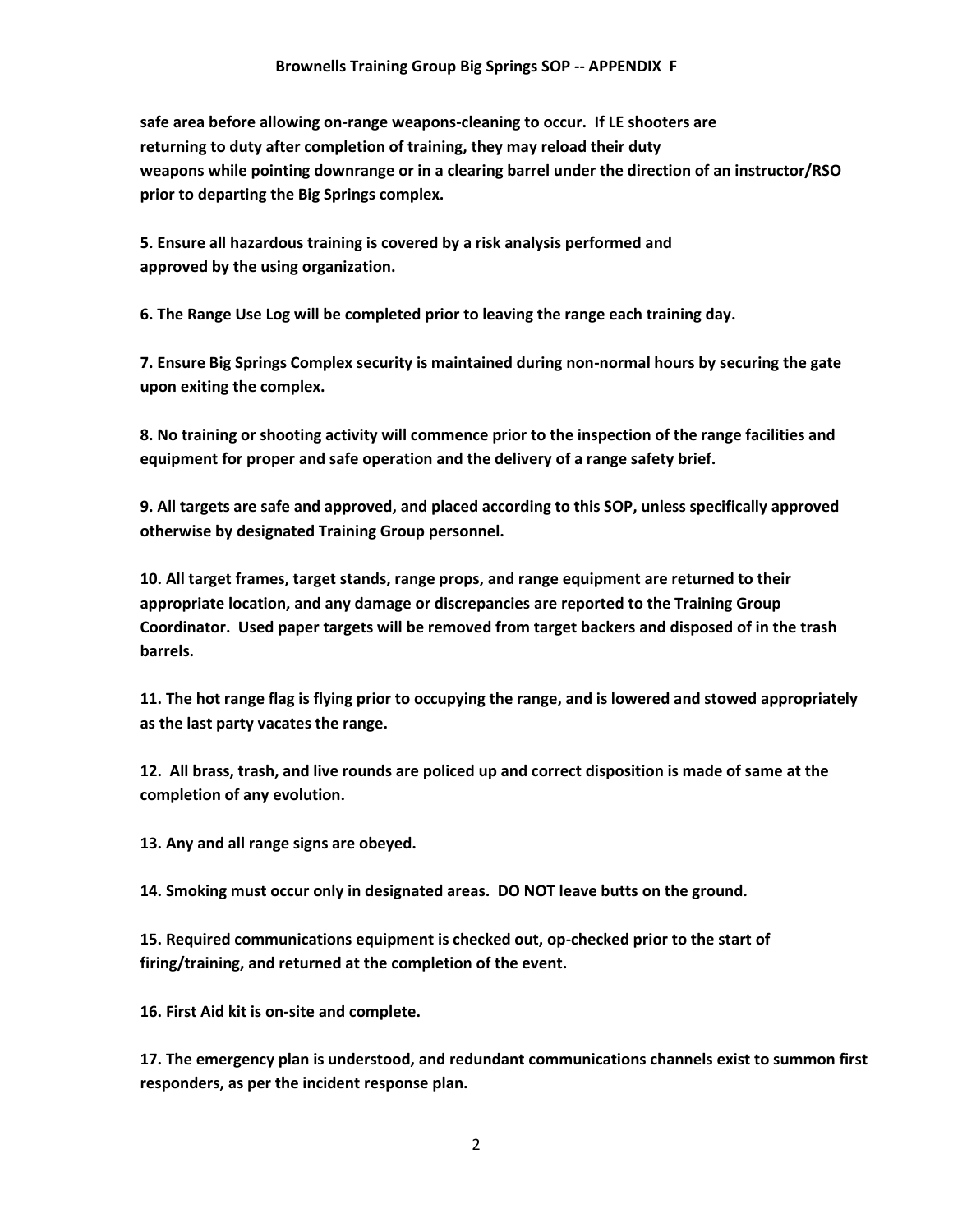**18. Prior to occupying the range, RSO/Instructor will check fire warning conditions and implement appropriate fire prevention controls as directed by designated Training Group personnel.**

**19. All other provisions of this SOP are strictly adhered to.**

# **C. Personal Protective Equipment (PPE)**

All persons on the training facility grounds shall:

1. Wear proper attire during all Training Group activities. Hats with brims or helmets will be required when shooting on steel targets closer than 50 yards. Body armor of a level suitable to protect against the highest caliber being trained with will be required for all instructors, students, and observers engaged in live fire training in the Live Fire Shoot House or any similar activity when more than one shooter is involved.

2. Wear eye protection that meets or exceeds the requirements of ANSI Z87.1-2003, Practice for Occupational and Educational Eye and Face Protection, if within 20 yards of a firing line, or further, if directed by an RSO or instructor. Eye protection also will be required anywhere weapons are assembled or disassembled for cleaning or maintenance, and in weapon-cleaning areas. Side shields, goggles, or wraparounds will be required for eye protection when shooters, instructors, or observers are within 25 yards of steel targets.

3. Wear approved hearing protection with a minimum noise reduction rating (NRR) of 26 decibels within 20 yards of a firing line, or further, if directed by an RSO or instructor.

4. Training Group Coordinator, instructors, and RSOs may prevent the participation of any individual whose attire or equipment is considered unsafe for the training.

## **D. Loading and Unloading**

All authorized users will load and unload all weapons under the supervision of an instructor/RSO:

- a. On a range, weapon pointed downrange, and within the range limitation indicators;
	- b. Into an appropriate bullet containment device; or
	- c. At a safe area designated by the RSO/Instructor in charge.

## **E. Target/Facilities**

All authorized users are responsible for the following general tasks:

a. Properly dispose of damaged target frames and used targets.